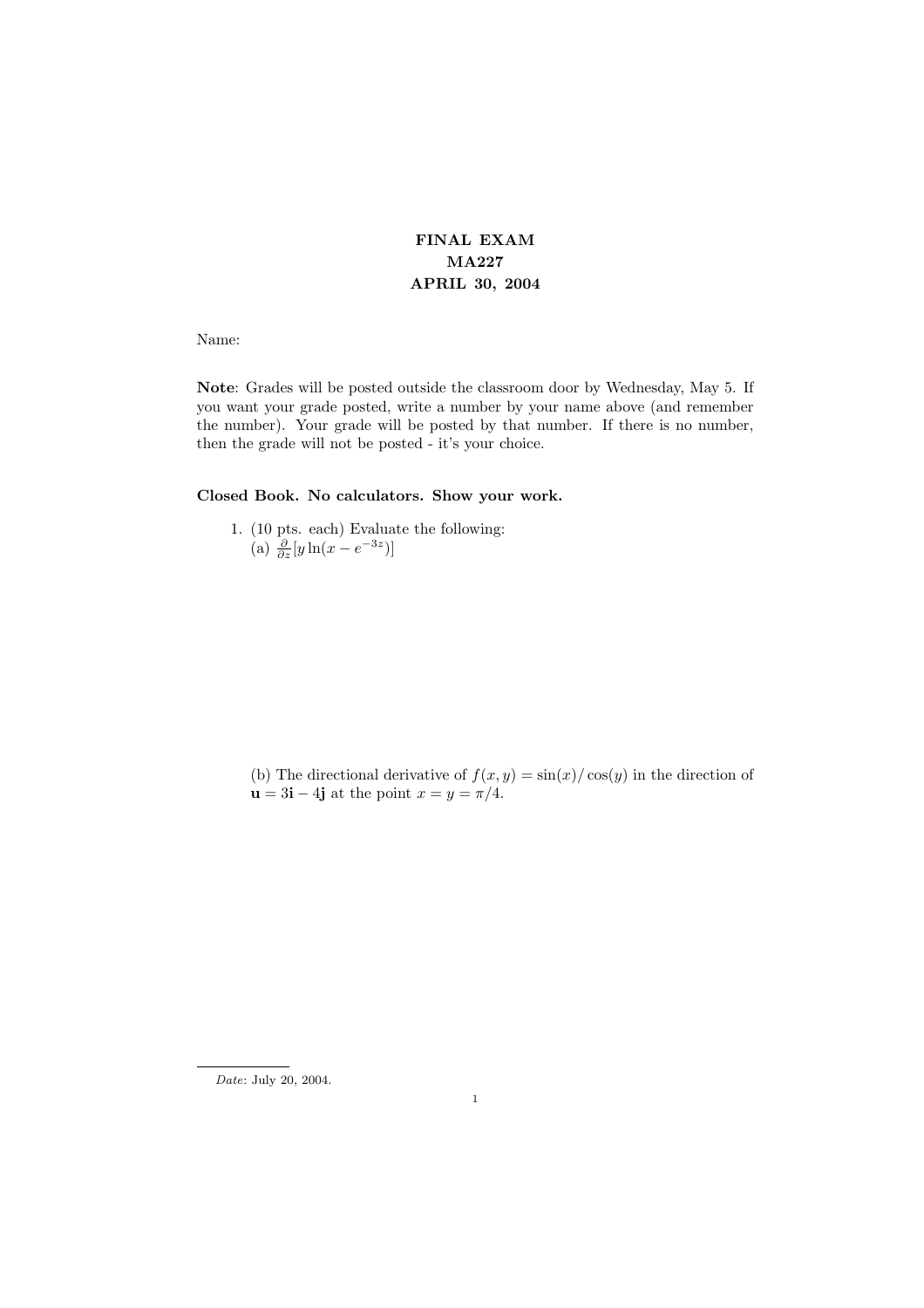(c) Compute the curl **F** for **F** :=  $xy\mathbf{i} + yz\mathbf{j} + zx\mathbf{k}$ .

(d) For  $\bf{F}$  defined in (c), compute grad div  $\bf{F}$ .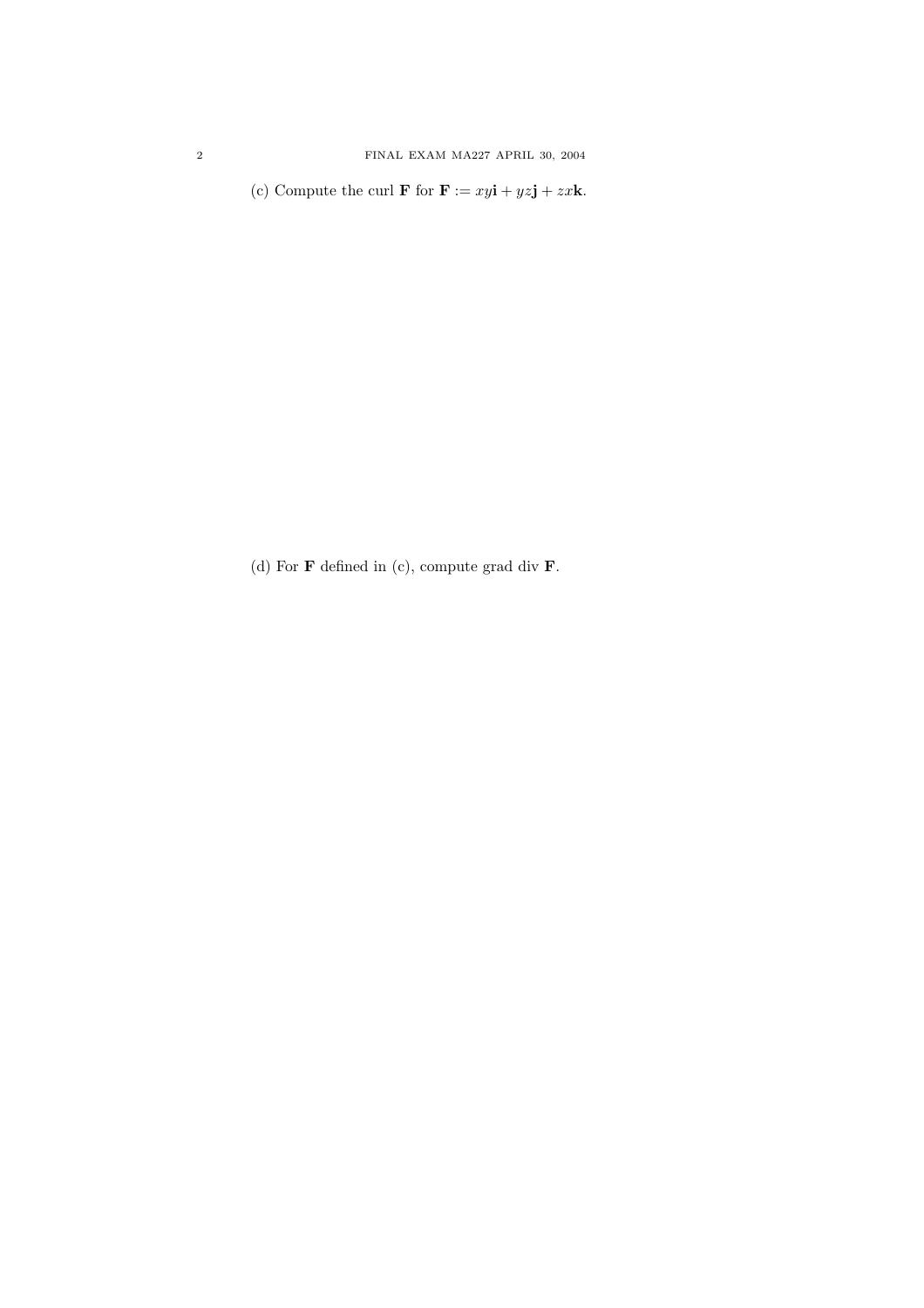(e) Find  $\frac{dF}{dt}|_{t=0}$  if  $F(x, y) = e^{x^2 - y}$  and  $x = 1 + \sin 3t$ ,  $y = 2 \cos t$ .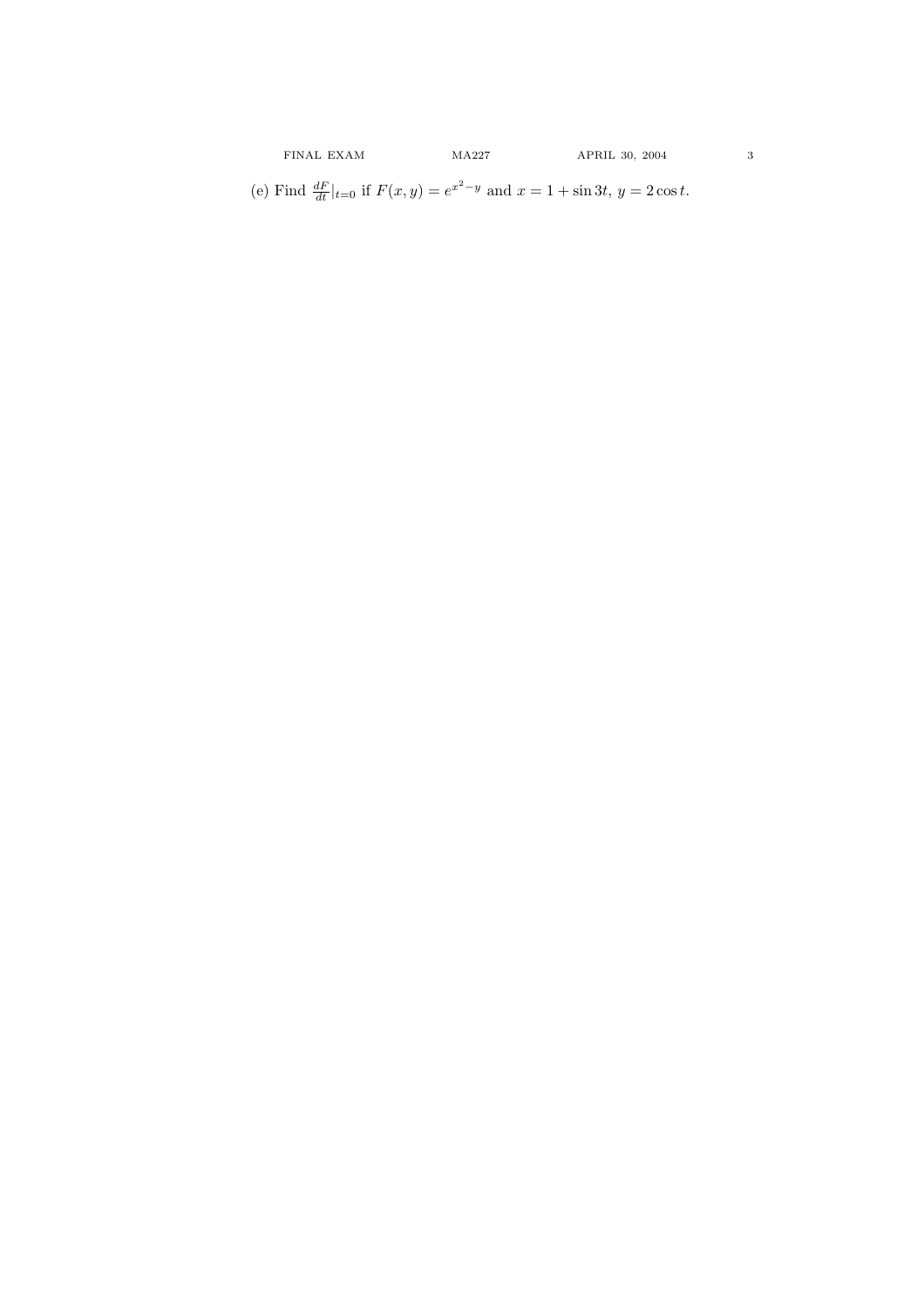2. (10 pts.) Find the volume of the solid in the first octant  $(x \geq 0, y \geq 0,$  $z \ge 0$ ) bounded by the surfaces  $x + z = 3$  and  $y + z = 3$ .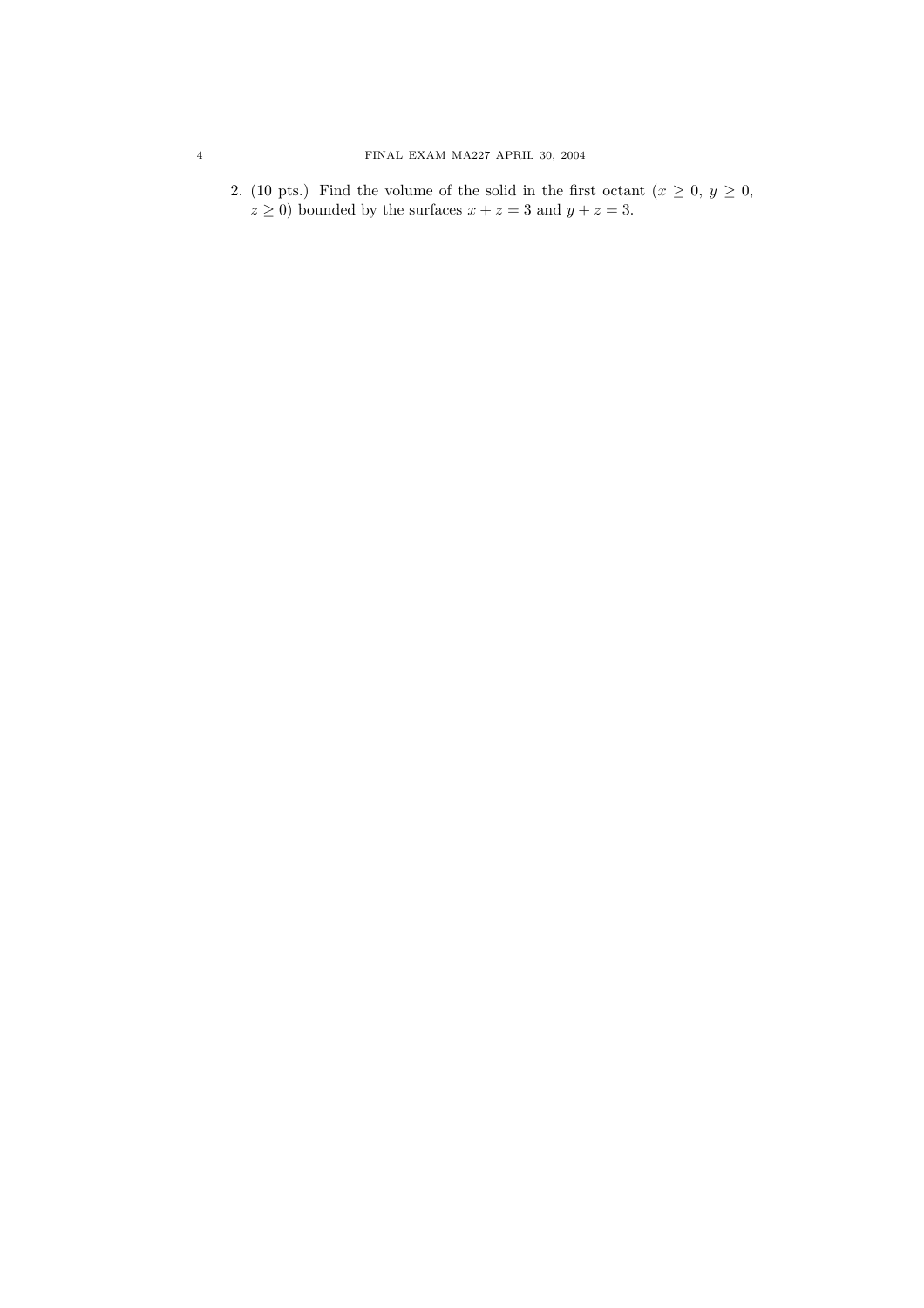3. (10 pts.) Calculate the integral

$$
\int \int \int_E z^3 \sqrt{x^2 + y^2 + z^2} dV
$$

where  $E$  is the solid hemisphere  $(1/2 \text{ of a ball})$  with center at the origin, radius 2, that lies above the  $xy$ -plane.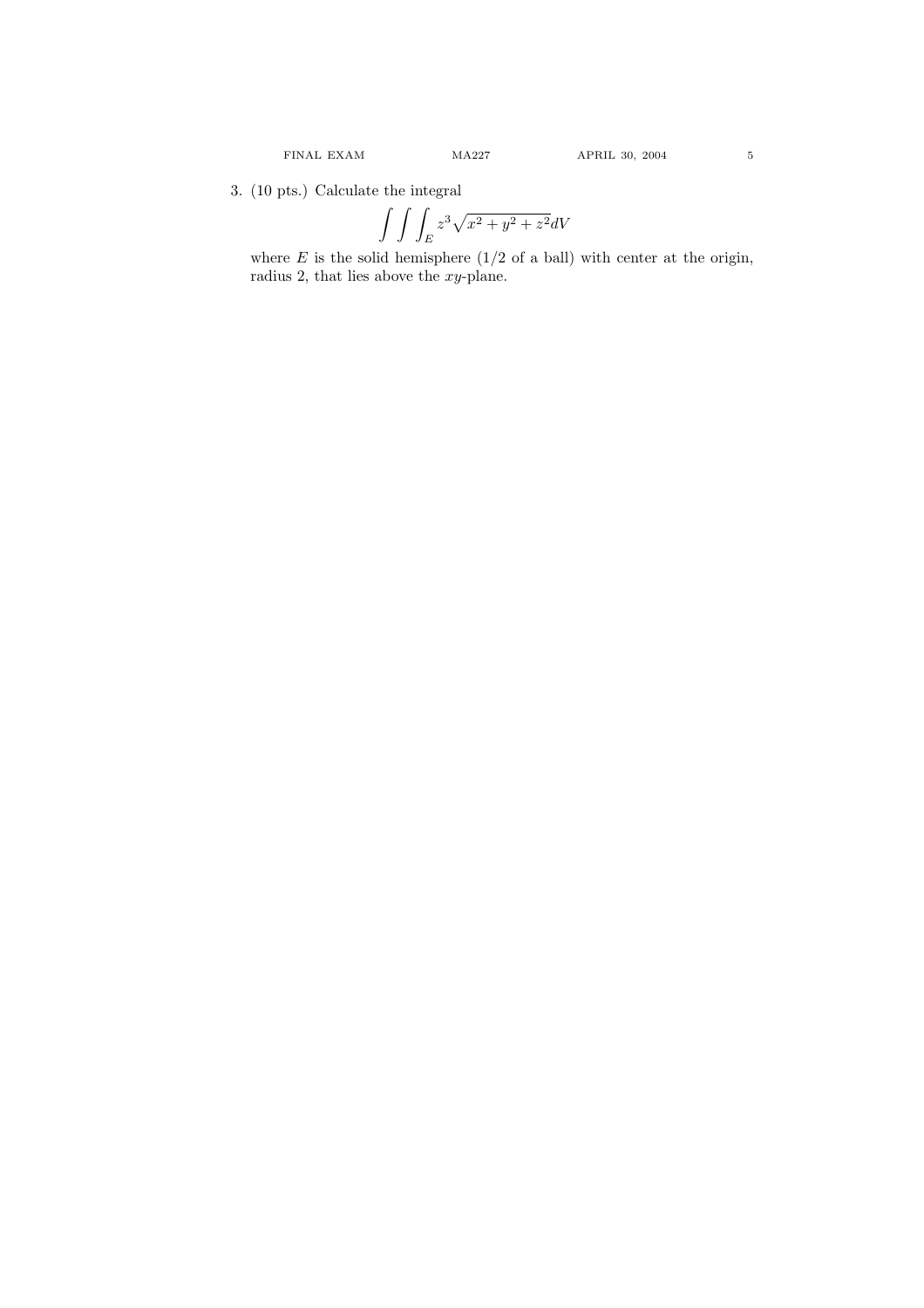4. (a) (10 pts.) Setup and calculate directly the line integral Z

$$
\int_C x^2 y dx + 3xy dy
$$

where C consists of the line from  $(-1,0)$  to  $(1,0)$  and the parabola  $1 = x^2+y$ from  $(1,0)$  to  $(-1,0)$ .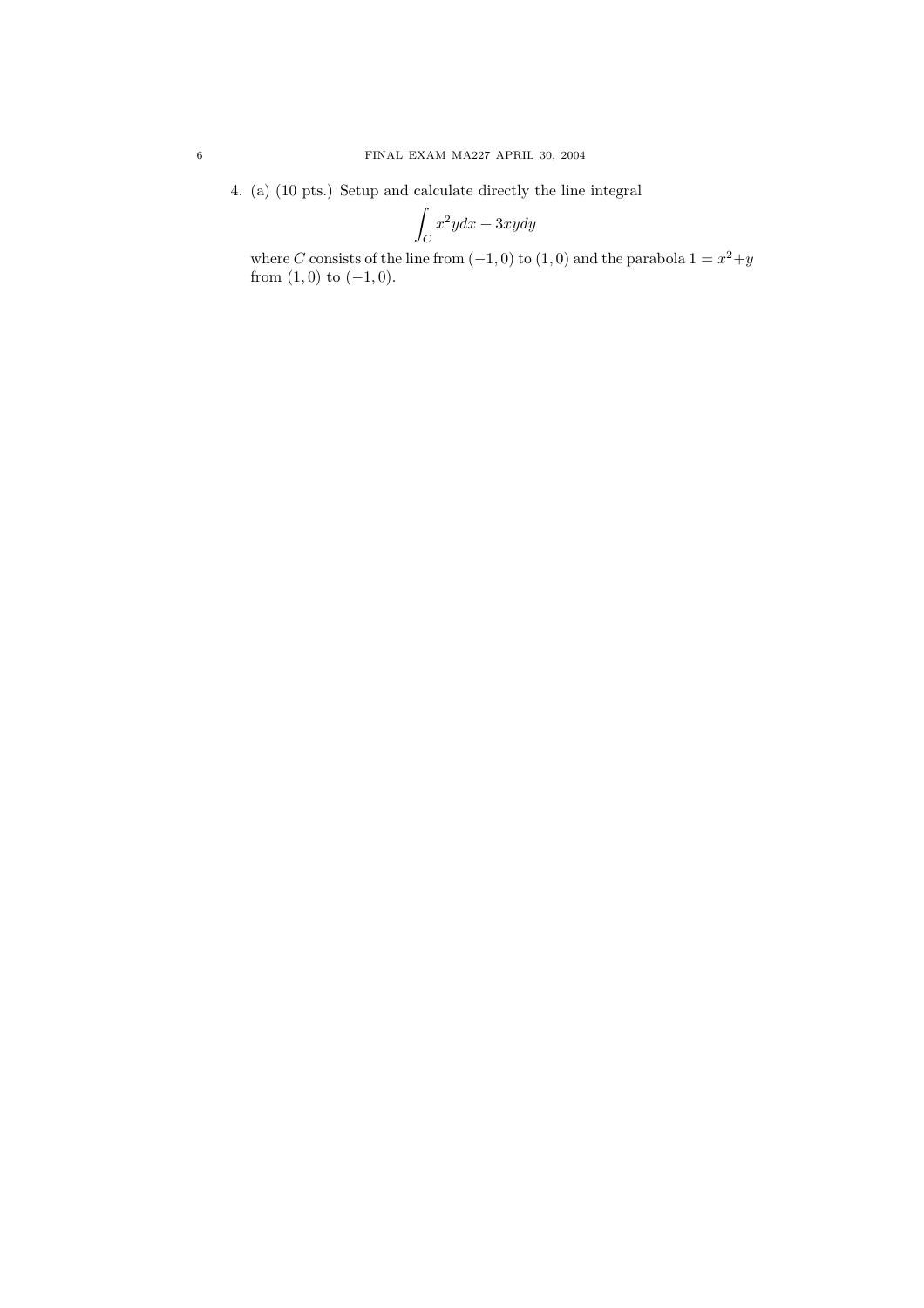(b) (10 pts.) Calculate the integral in part (a) using Green's Theorem.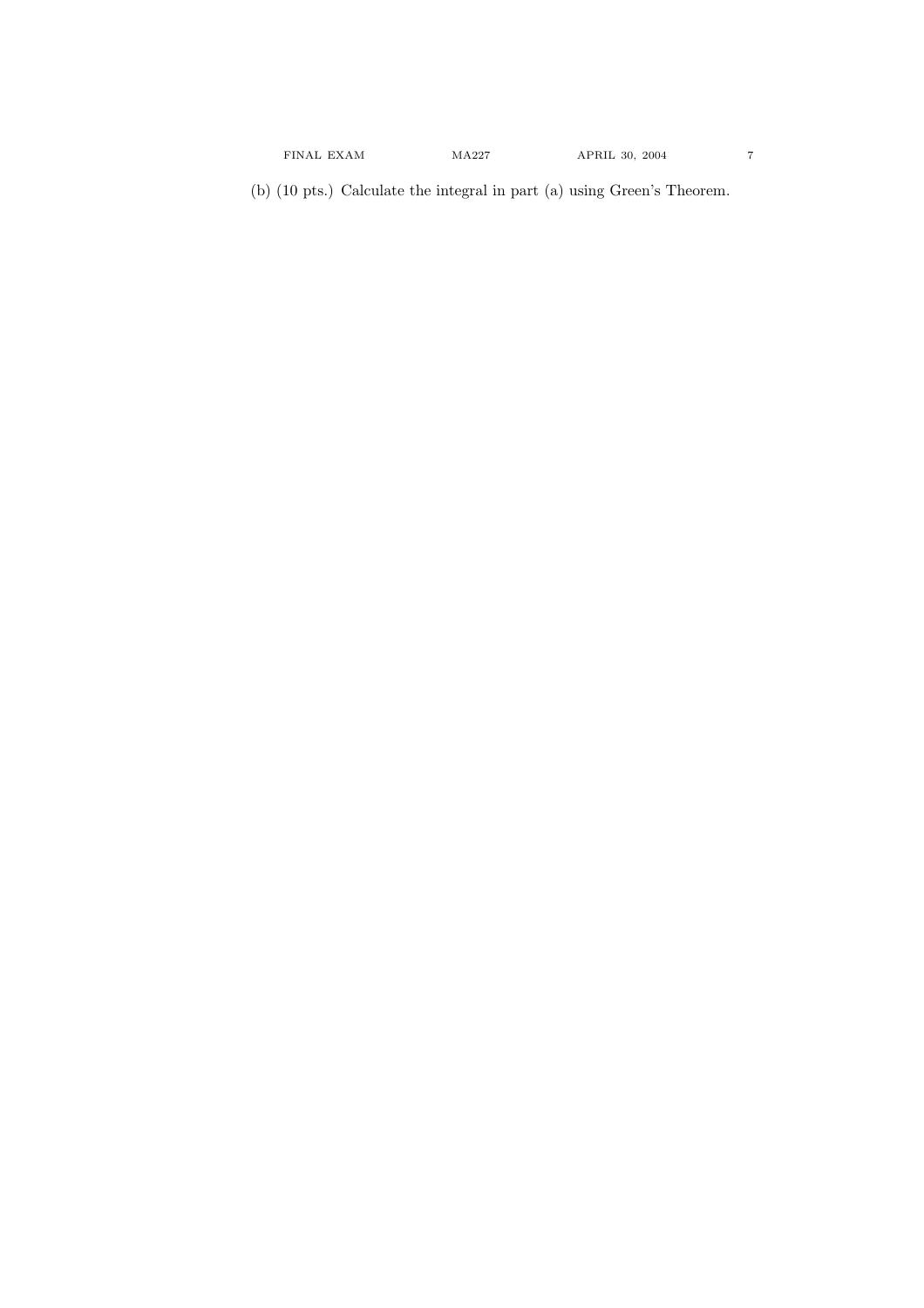## 8 FINAL EXAM MA227 APRIL 30, 2004

5. (10 pts.) Use the Divergence Theorem to calculate the flux (i.e. the surface integral) of  $\mathbf{F} := x^2 y \mathbf{i} - yz \mathbf{j} + z^2 x \mathbf{k}$  across the surface of the box with vertices  $(\pm 1, \pm 2, \pm 2).$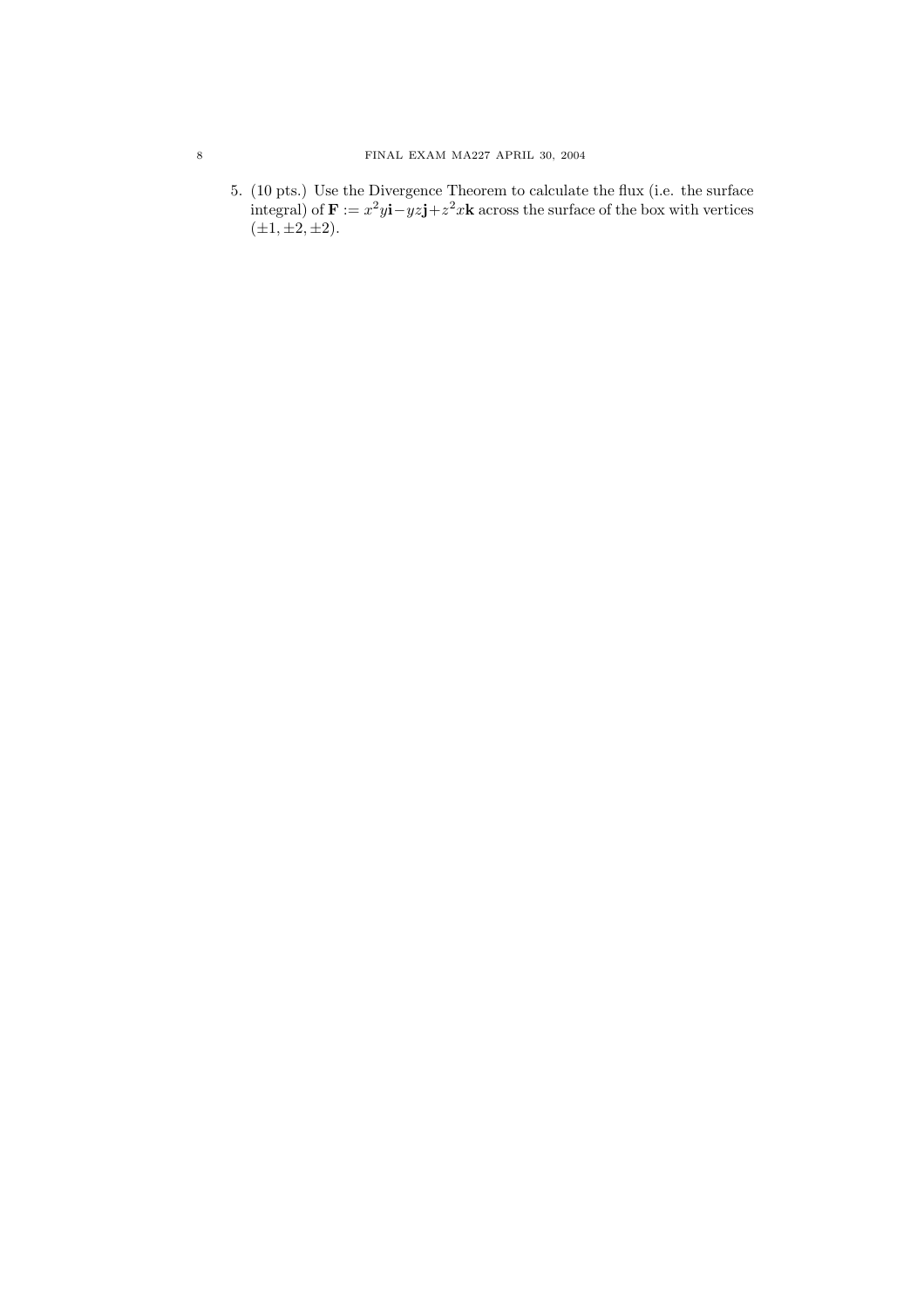Test 3 MA227 April 7, 2004 Name:

Closed Book. No calculators. Show your work. WORK ANY 5 OF THE FOLLOWING 6 PROBLEMS. The problems are worth 20 points each. INDICATE WHICH 5 PROBLEMS YOU HAVE CHOSEN TO WORK FOR CREDIT. (You may work the SIXTH problem for 5 pts. extra credit.)

1. Find the volume of the solid bounded by the surfaces  $z = x^2 + y^2$  and  $z =$  $\mathfrak{p}$  $x^2 + y^2$ .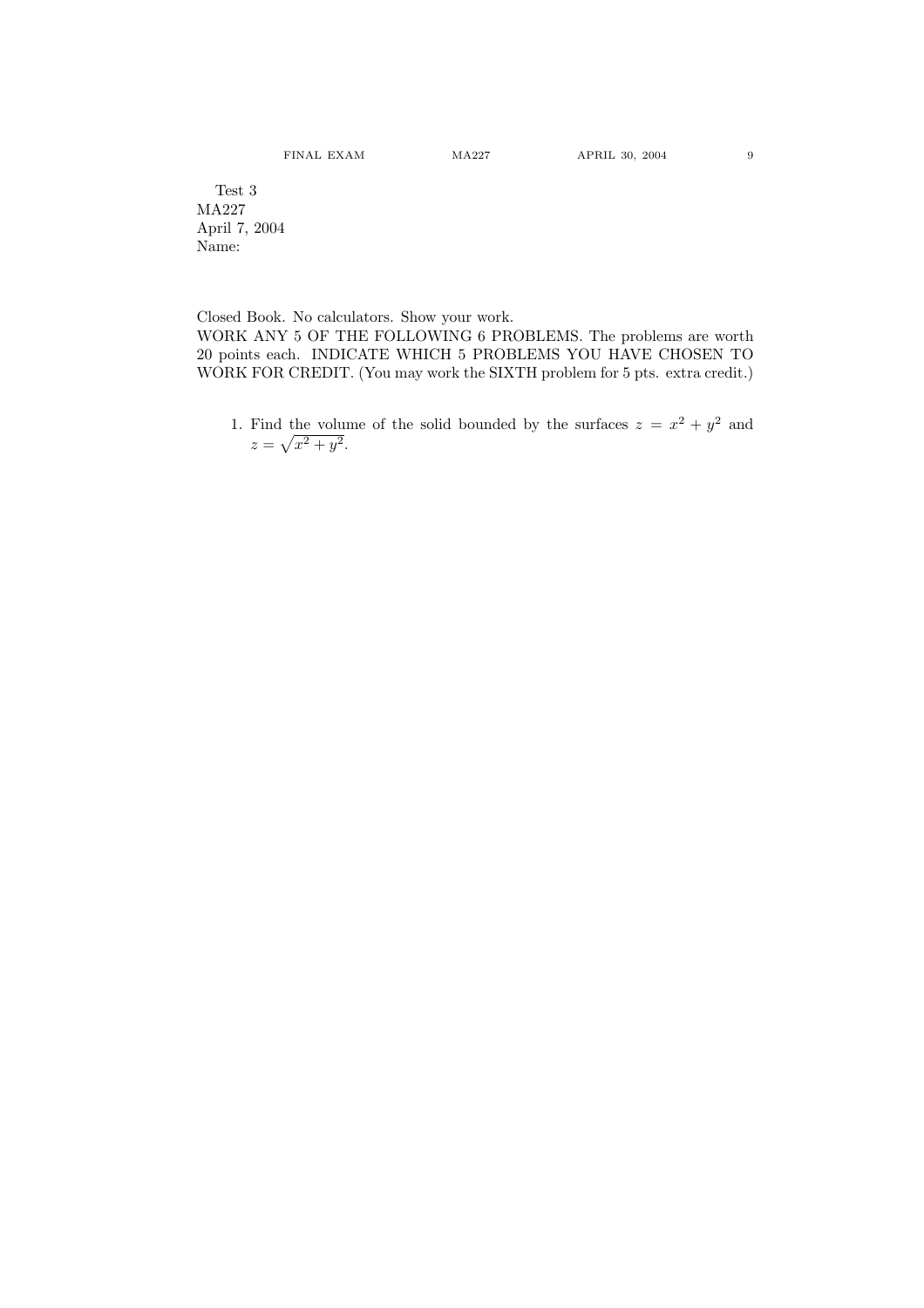2. Find the area of the surface  $z = y + \frac{2}{3}x^{3/2}$  that lies above the triangle in the plane  $z = 0$  with vertices  $(0, 0, 0)$ ,  $(2, 0, 0)$ , and  $(0, 1, 0)$ .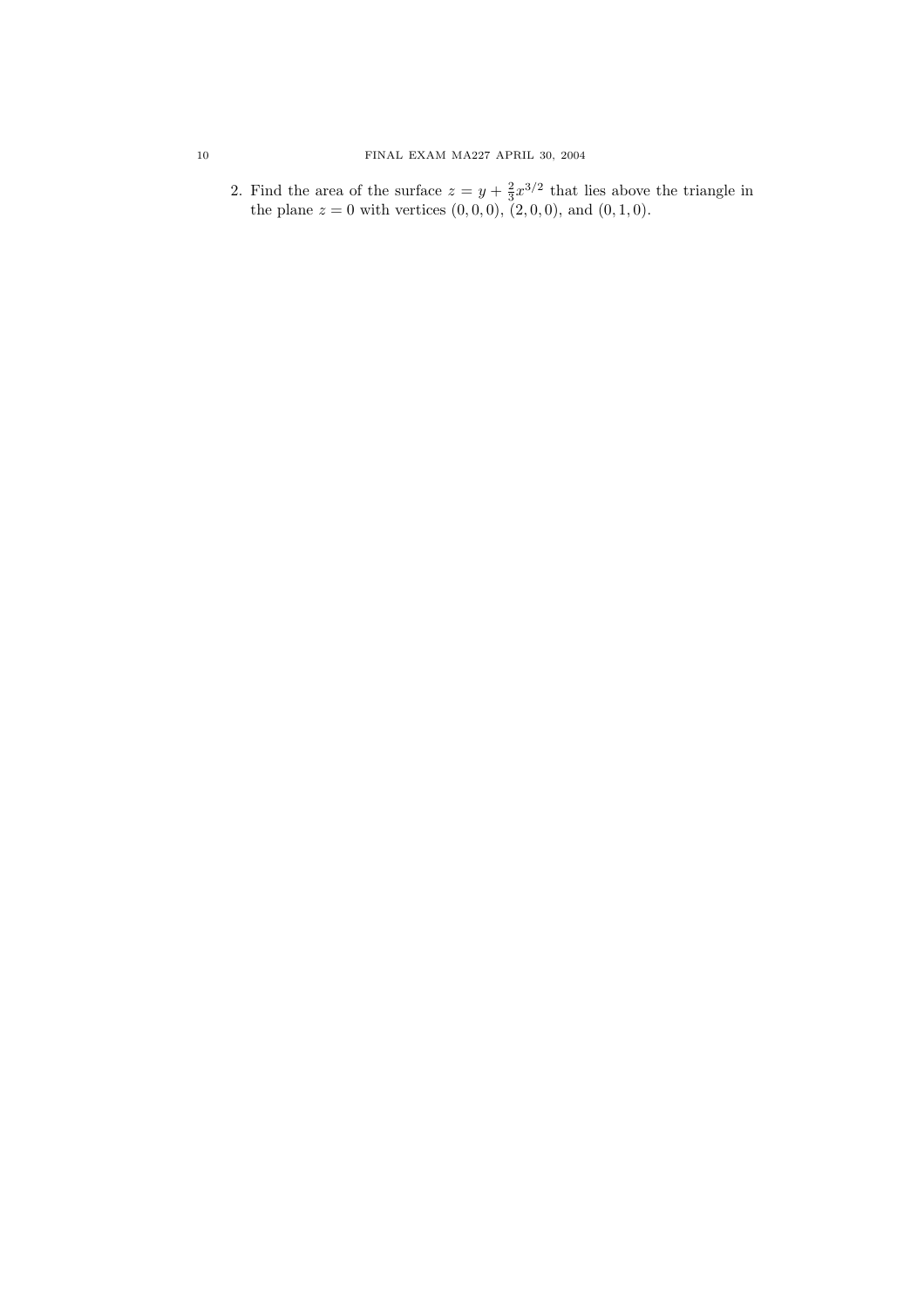3. Find the volume of the solid bounded by above by  $x^2 + y^2 + z^2 = 9$  and below by  $\phi = \pi/4$  (where  $\phi$  is a spherical coordinate,  $0 \le \theta \le 2\pi$ , and  $0 \leq \rho < \infty$ ).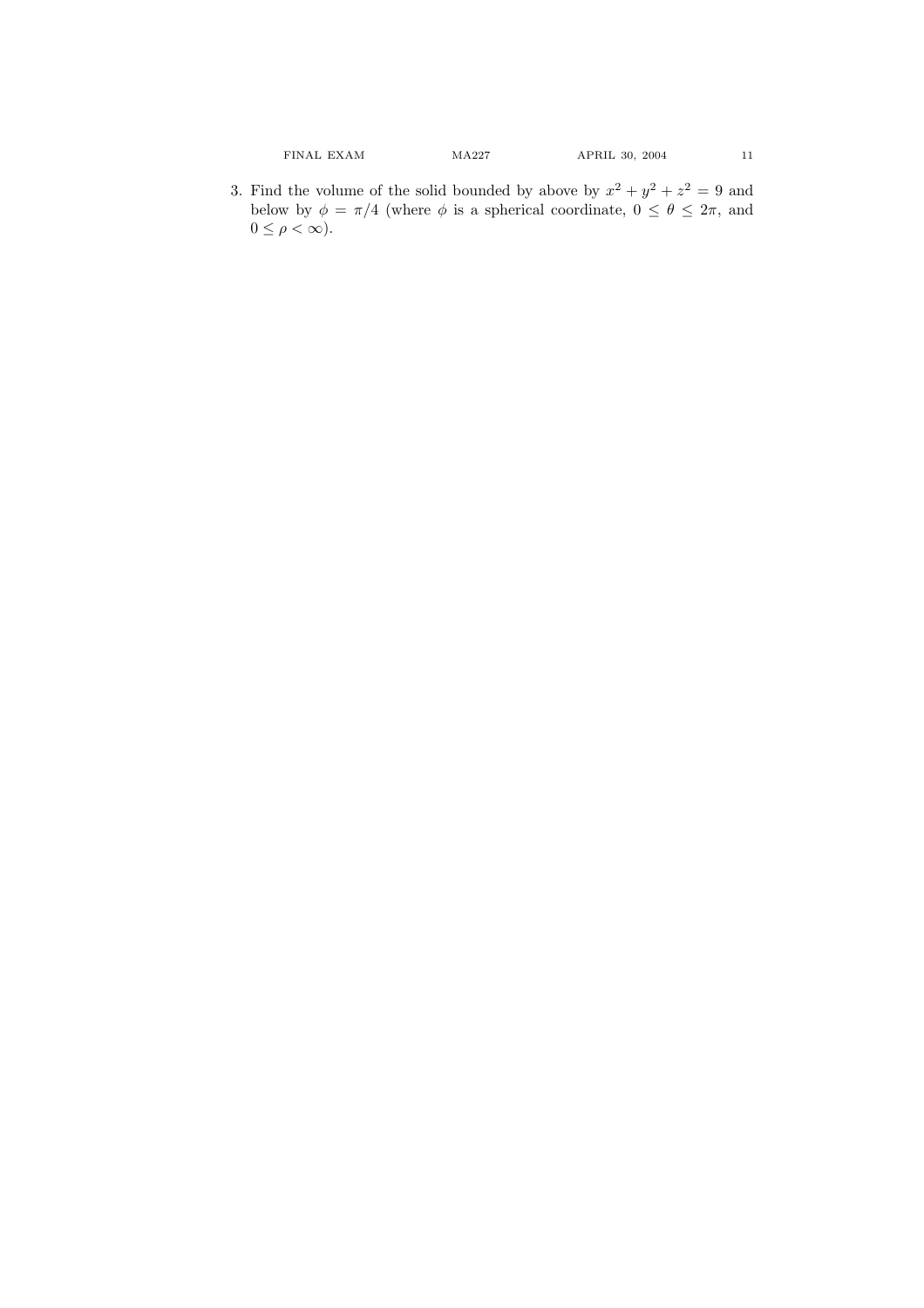4. A wire forms the triangle in the plane with vertices  $(0, 0)$ ,  $(1, 1)$ , and  $(1, 0)$ . If the density of the wire is given by  $\rho(x, y) = xy$ , what is the mass?

5. Use Green's Theorem to evaluate the integral

$$
\int_C (x^3 - y^3)dx + (x^3 + y^3)dy
$$

where C is the boundary of the region between  $x^2 + y^2 = 1$  and  $x^2 + y^2 = 4$ .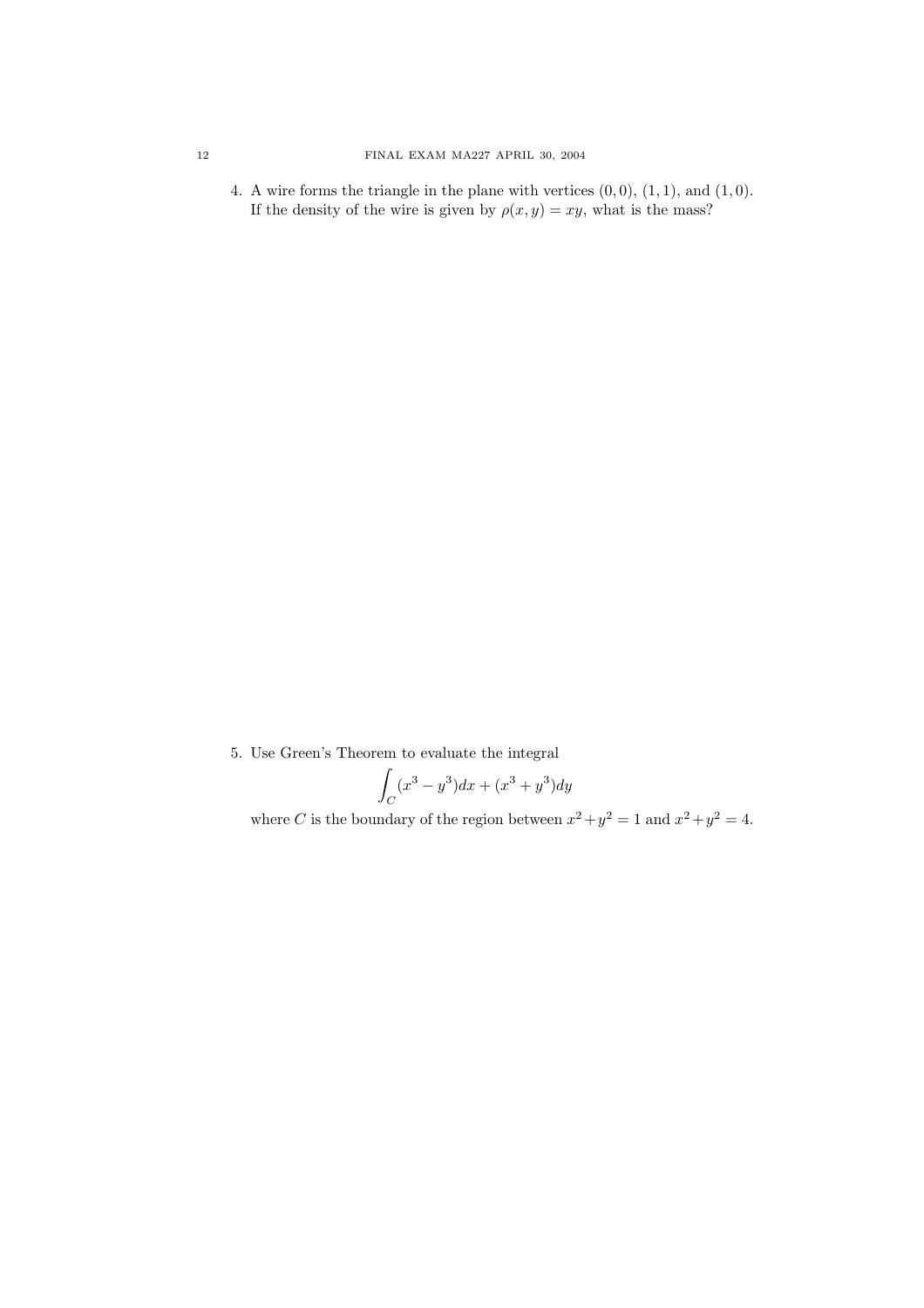6. Evaluate the surface integral  $\int \int_S \mathbf{F} \cdot d\mathbf{S}$  for the vector field

$$
\mathbf{F}(x, y, z) = \frac{x^2 + y^2}{z+1}\mathbf{i} - \frac{x^2 + y^2}{z+1}\mathbf{j} + 2z\mathbf{k}
$$

where S is the part of the plane  $x + y + z = 1$  in the first octant with downward orientation.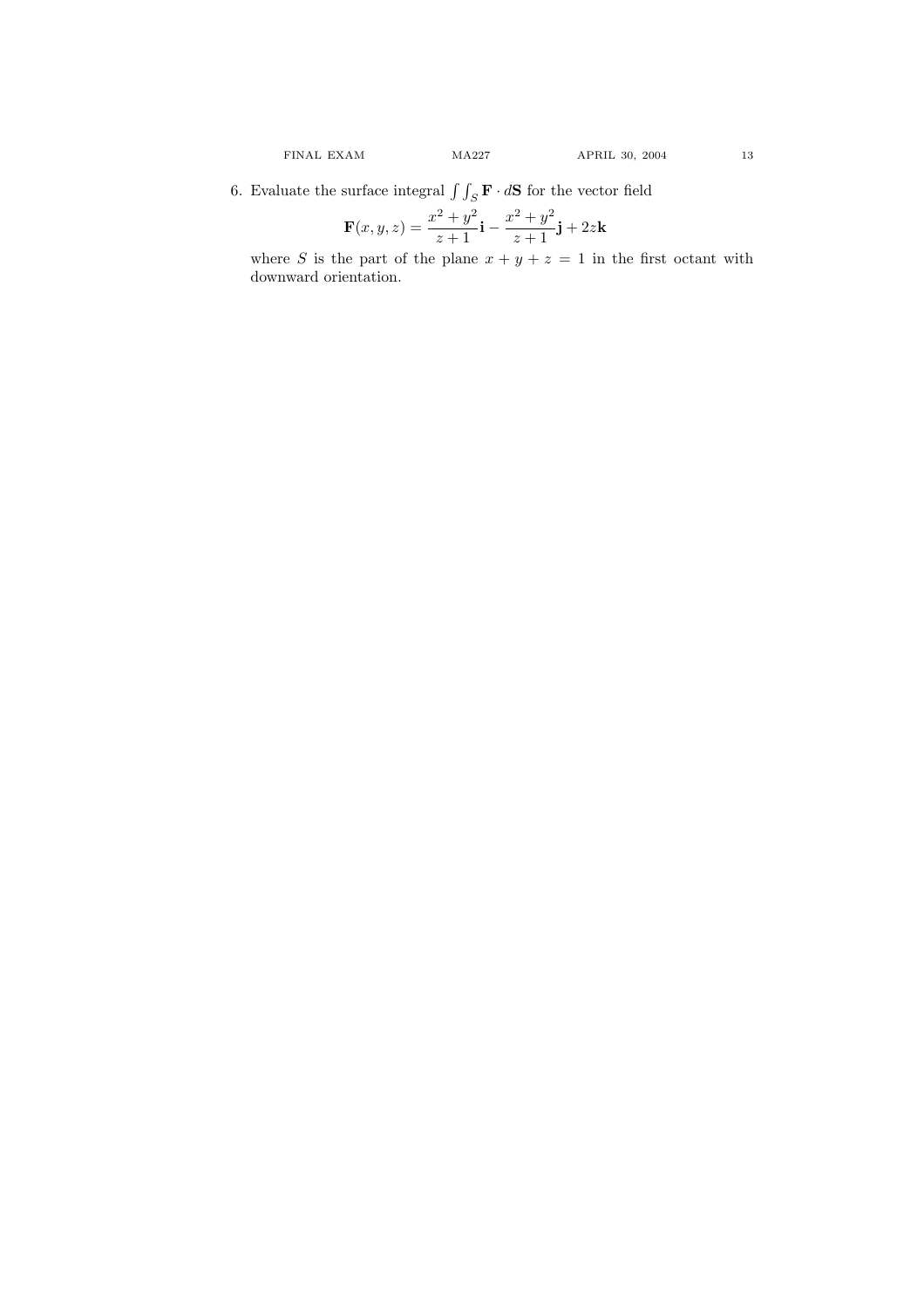Test 2 MA227 March 1, 2004 Name:

Closed Book. No calculators. Show your work.

1. (a) (10 pts.) Find the rate of change of  $f(x, y, z) = \cos(xy) + \sin(yz)$  at (a) (10 pts.) **Find the rate of change of f**<br>(0, 0,  $\pi$ ) in the direction of  $2\mathbf{i} - 3\mathbf{j} + 2\sqrt{3}\mathbf{k}$ .

(b) (5 pts.) In which direction is f increasing most rapidly at  $(0, 0, \pi)$ ? (Give the specific vector.)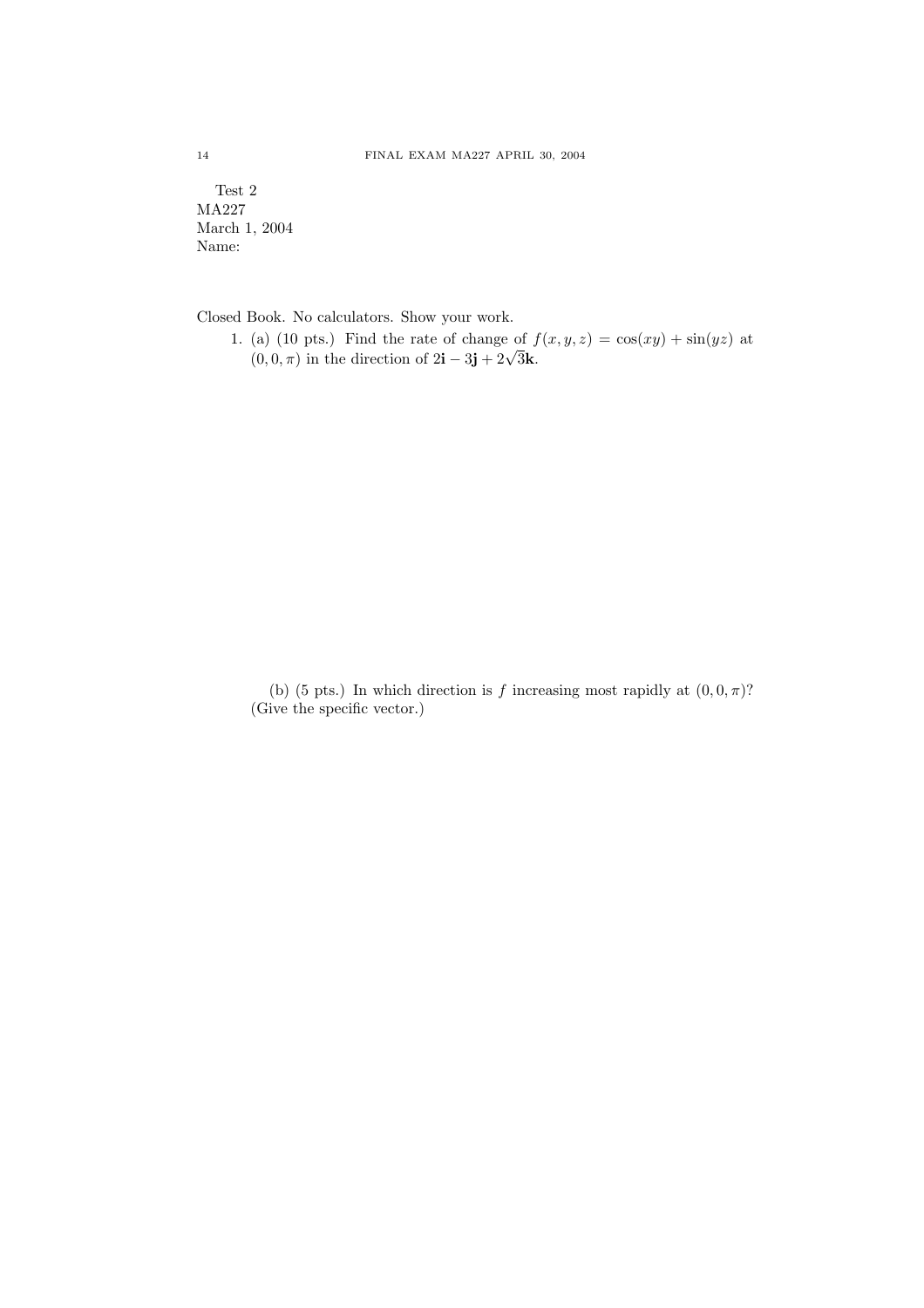2. (18 pts.)Let

$$
f(x,y) = x^3 - 6xy + y^3.
$$

Identify all local maxima, minima, and saddle points. Justify your answer.

3. (17 pts.) Find the maximum value of  $f(x, y, z) = x + y$  on the surface of the ball of radius 2 and centered at the origin, i.e.,  $x^2 + y^2 + z^2 = 4$ .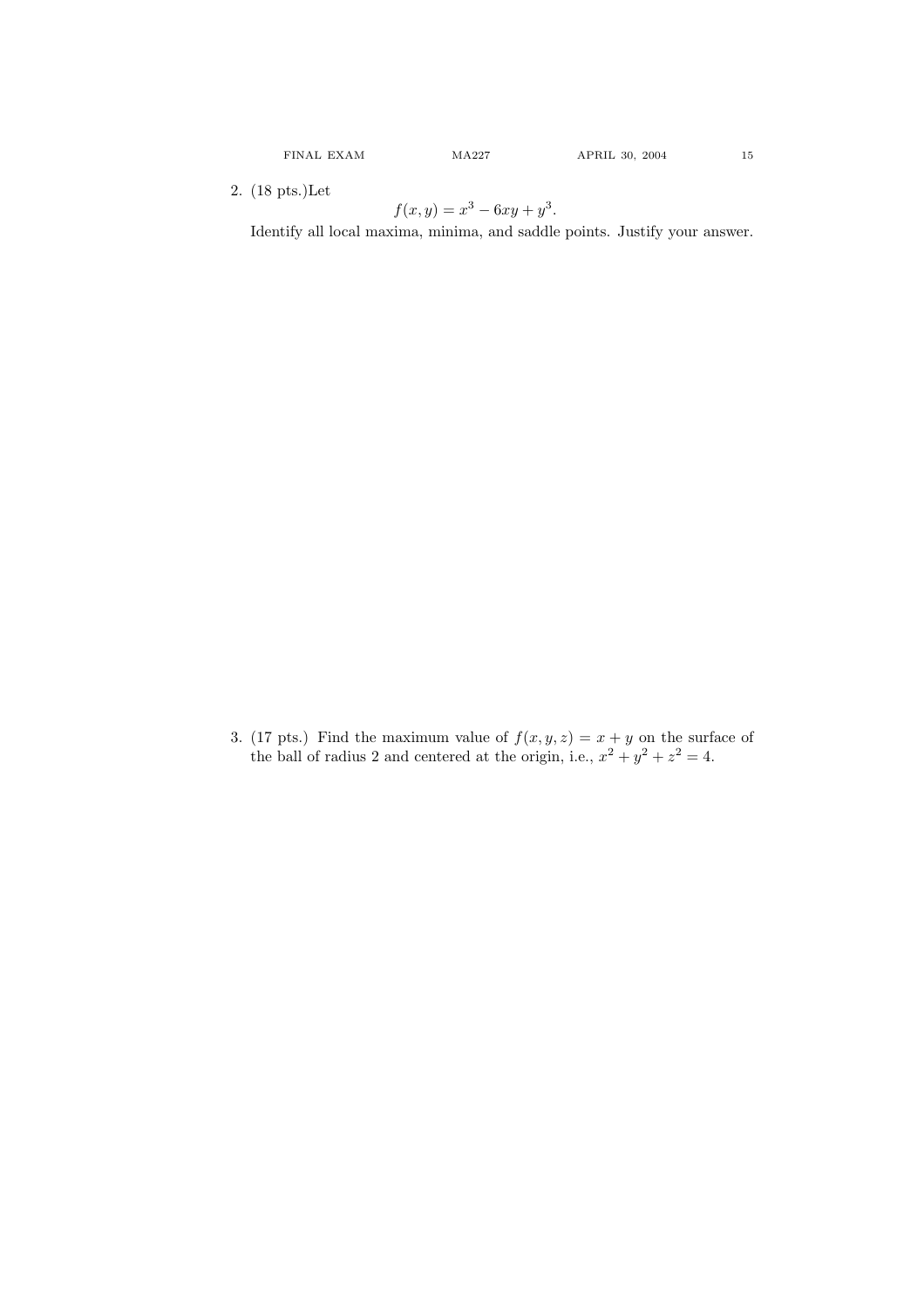4. (The density of a thin plate represented by  $x^2 + y^2 = 12$  is given by  $\rho(x, y) =$ 60y. If we cut from the plate a region R represented by the portion of the plate above  $y = x^2/\sqrt{2}$ , (a) (10 pts.) what is the mass of  $R$ ?

(b)  $(5 \text{ pts.})$  Show how to calculate the center of mass of  $R$ . For this part you may write the integrals without evaluating them.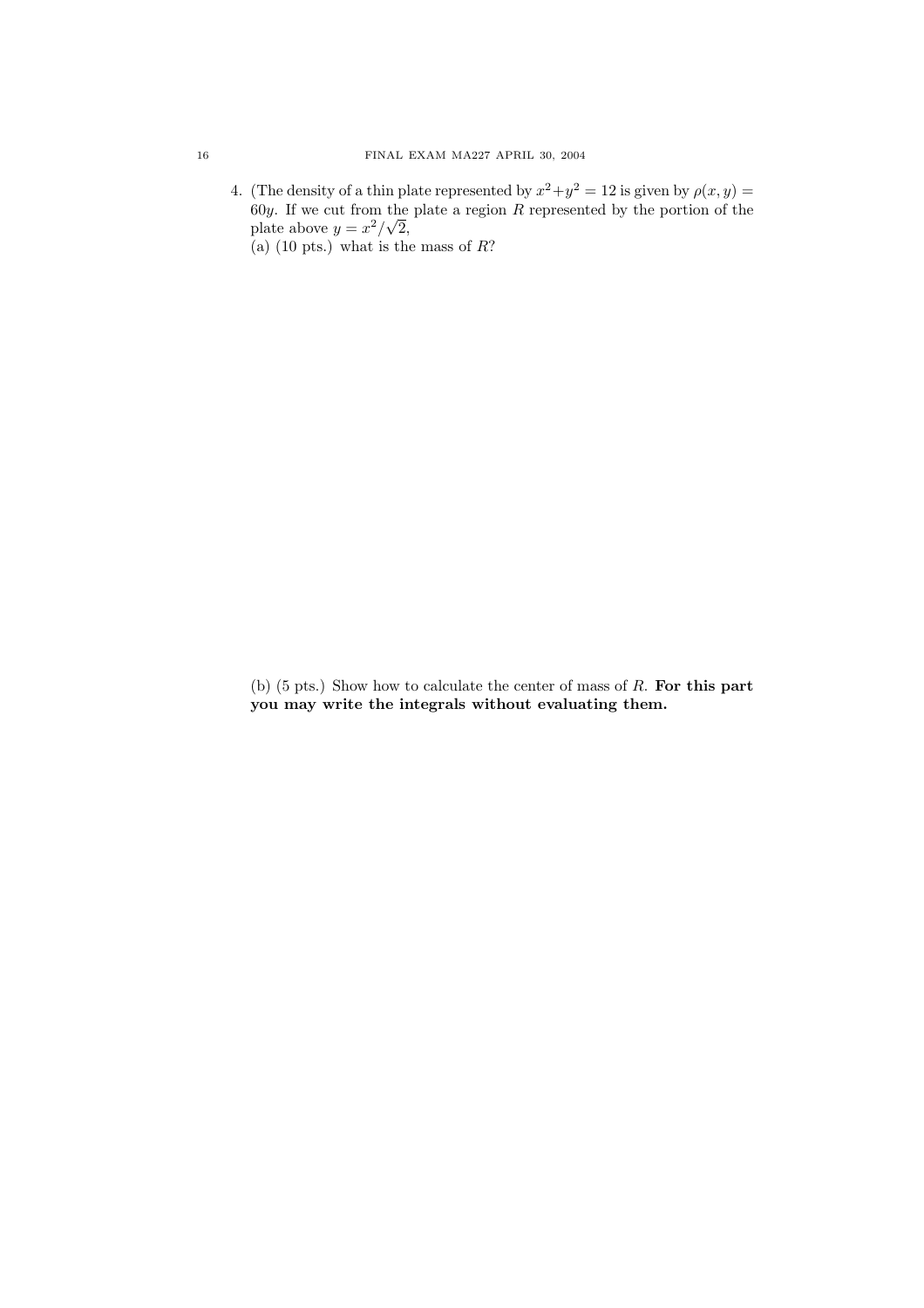6. (17 pts.) Use polar coordinates to find the volume of the solid bounded by  $f(x, y) = 8 - y^2 - x^2$  and  $g(x, y) = y^2 + x^2$ .

Extra Credit (4pts. No partial credit.) Evaluate

$$
\int_0^{\frac{\pi}{2}} \int_x^{\frac{\pi}{2}} \frac{\cos y}{y} dy dx.
$$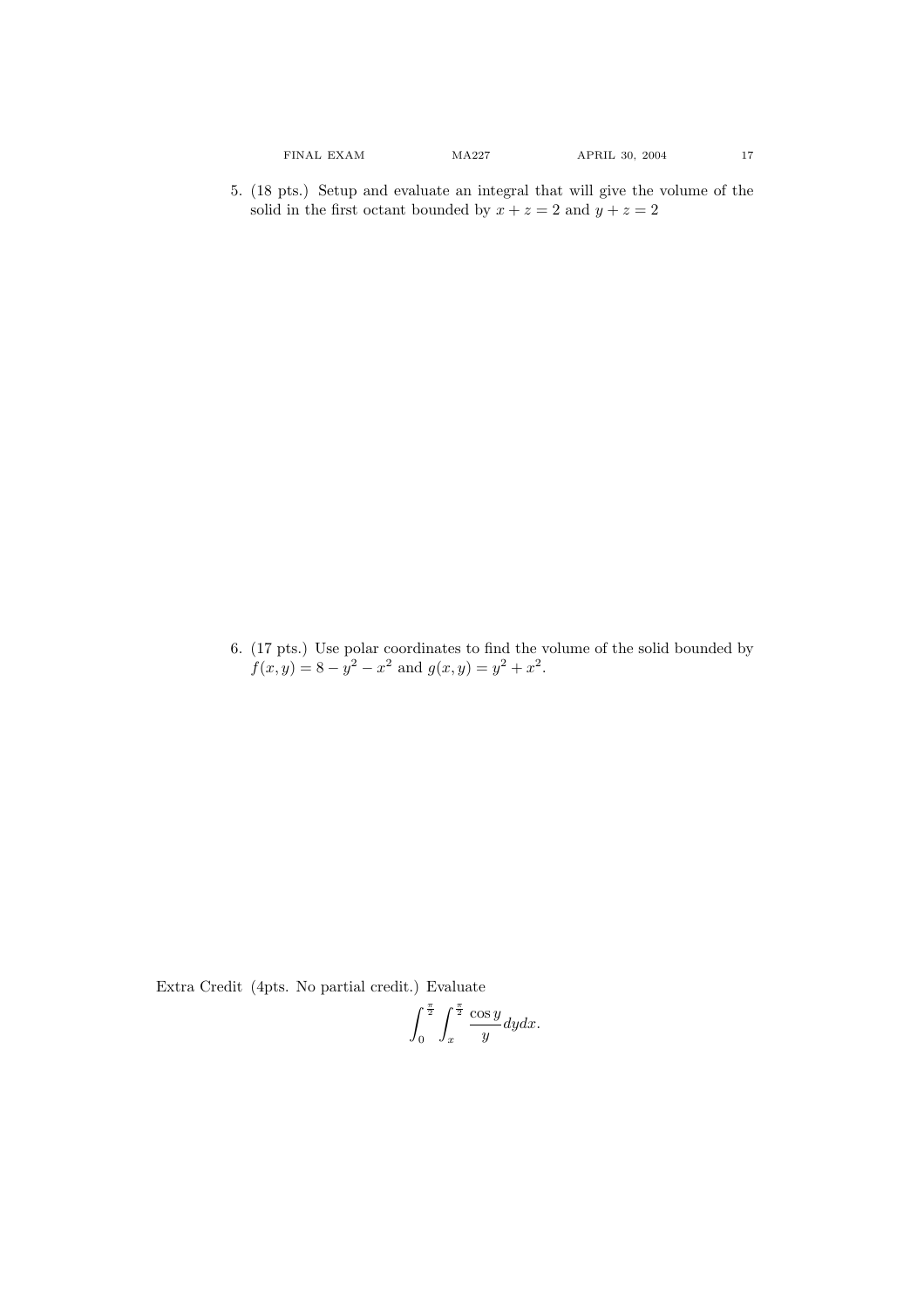Test 1 MA227 February 2, 2004 Name:

Closed Book. No calculators. Show your work.

- 1. A particle is at the point  $(x(t), y(t), z(t))$  at time t where  $x(t) = \cos(t-1)$ ,  $y(t) = \sin(t-1)$ , and  $z(t) = 2t^{3/2}$ .
	- (a) (5pts.) What is the vector from the origin to the curve at any time  $t$ ?

(b) (10pts.) Give a vector that is tangent to the curve traced by the particle when it passes the point  $(1, 0, 2)$  on the curve.

(c) (10pts.) What is the length of the path traced by the particle as time passes from  $t = 0$  to  $t = 1$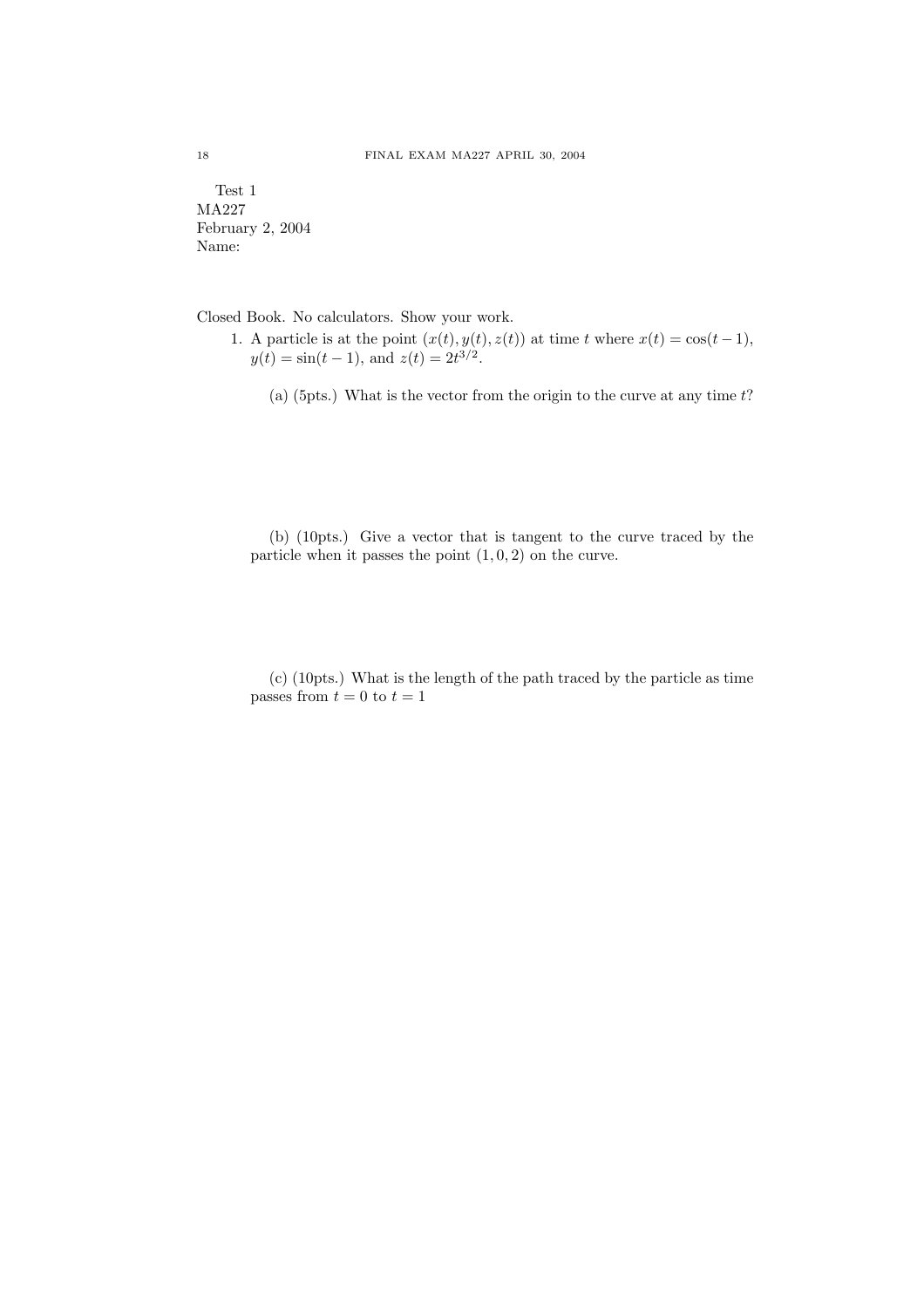.

.

If  $f(1, 2) = 3$  and  $f(1, 2\frac{1}{10}) = 5$ , what is an approximate value for  $\frac{\partial z}{\partial y}|_{(1,2)}$ ?

3. (10pts.) Find the limit, if it exists, or show that the limit does not exist:

$$
\lim_{(x,y)\to(0,0)}\frac{xy}{x^2+y^2}
$$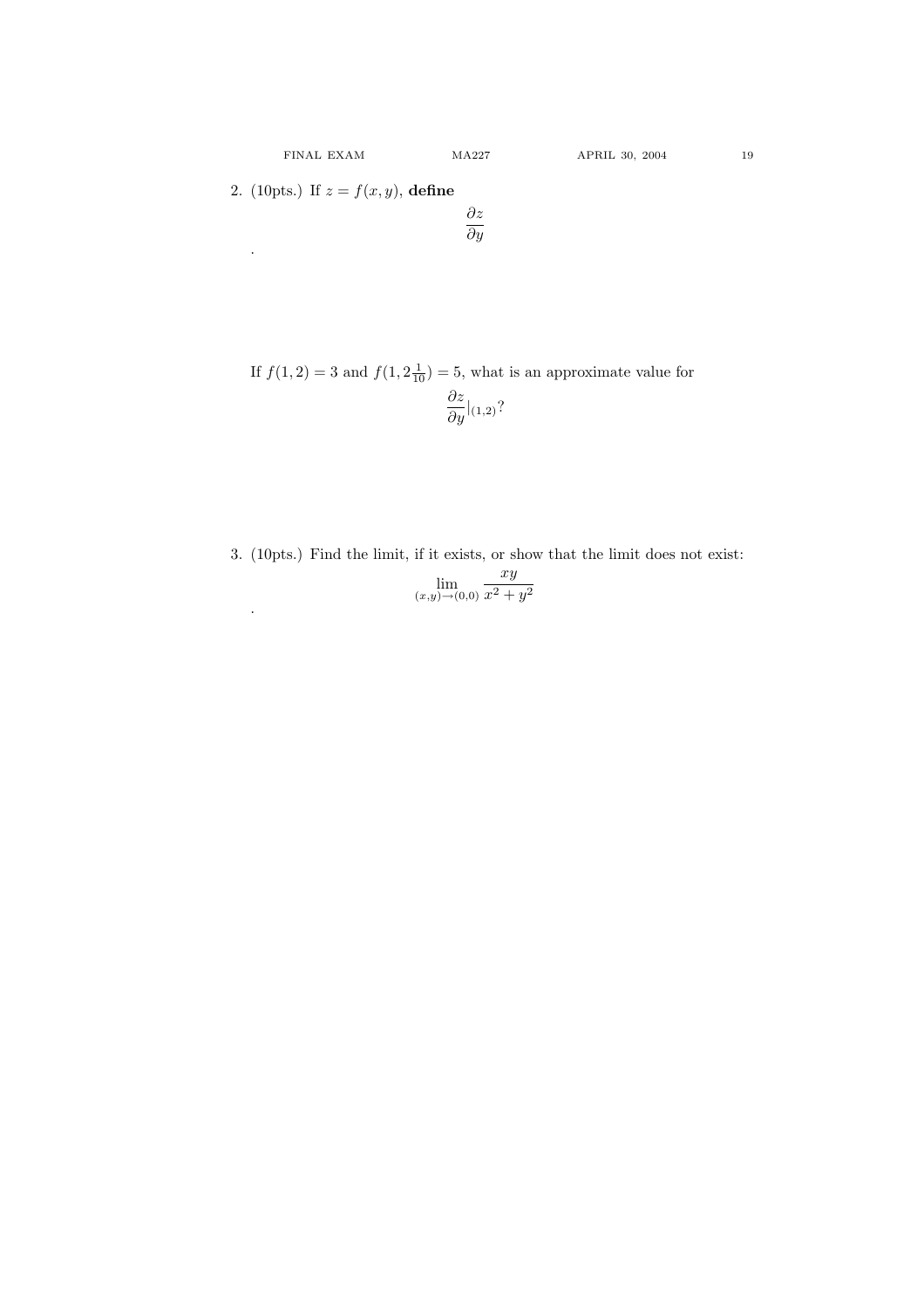4. Calculate the following derivatives. Show your work. (a.) (15pts.) For  $f(x, y) = \cos(y)/(x^2 + y^2)$ , find  $f_x$  and  $f_y$ .

(b.) (15pts.) Use the chain rule to find  $f_u$  if  $f(x,y) = e^{x^2}y$  and  $x =$  $\ln(u^2 + v^2), y = v/u.$